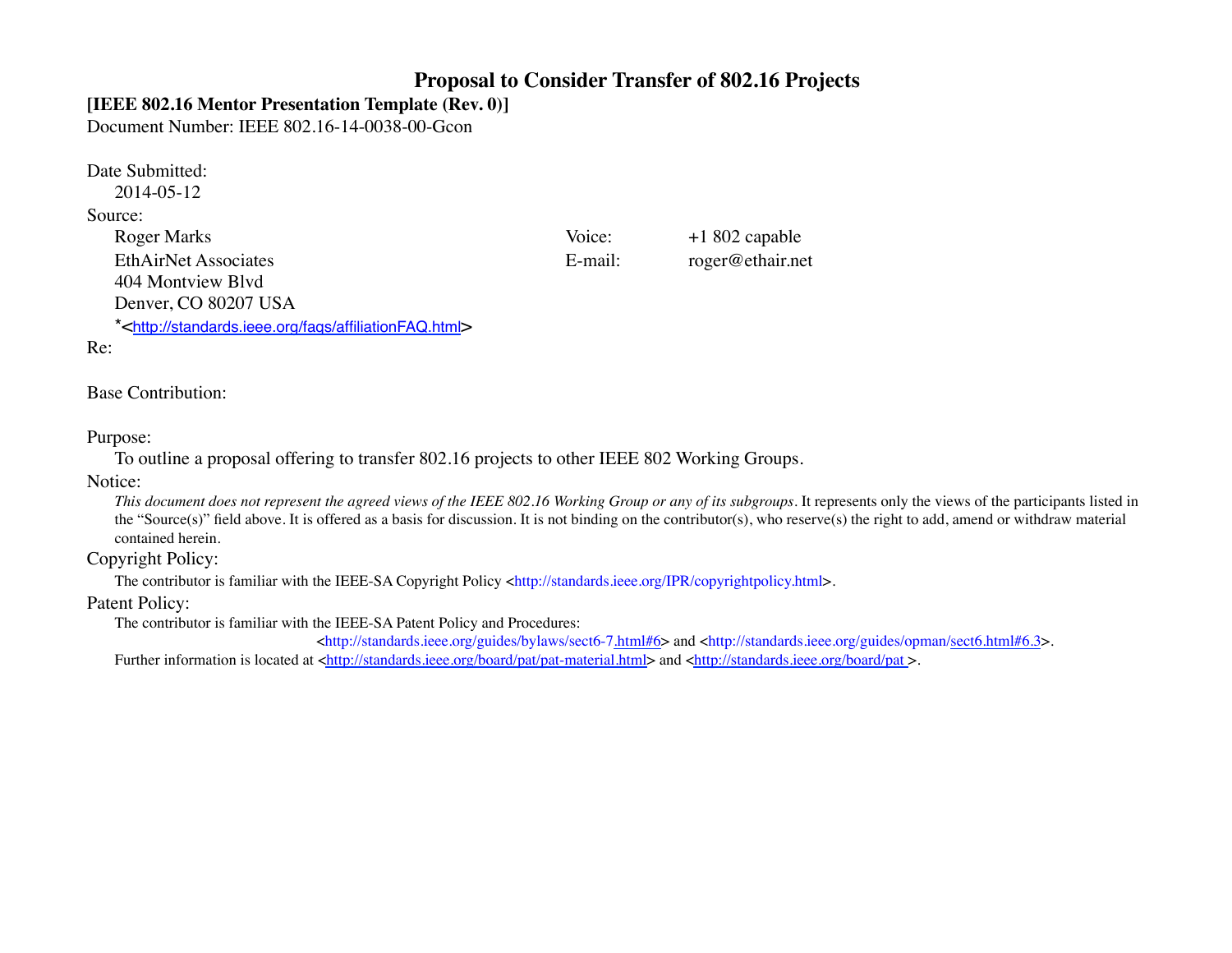# 802.16 Working Group Activity

- Working Group has three PARs
- WG participation as a whole is light
	- 9 members
	- 1 potential member
- IEEE 802 EC members inquired during March Plenary regarding WG and project viability

– see [IEEE 802 EC minutes](http://ieee802.org/minutes/2014_03/2014_0321_Close_Minutes_R0.pdf) and IEEE [802.16-14-0034-03](http://doc.wirelessman.org/16-14-0034-03)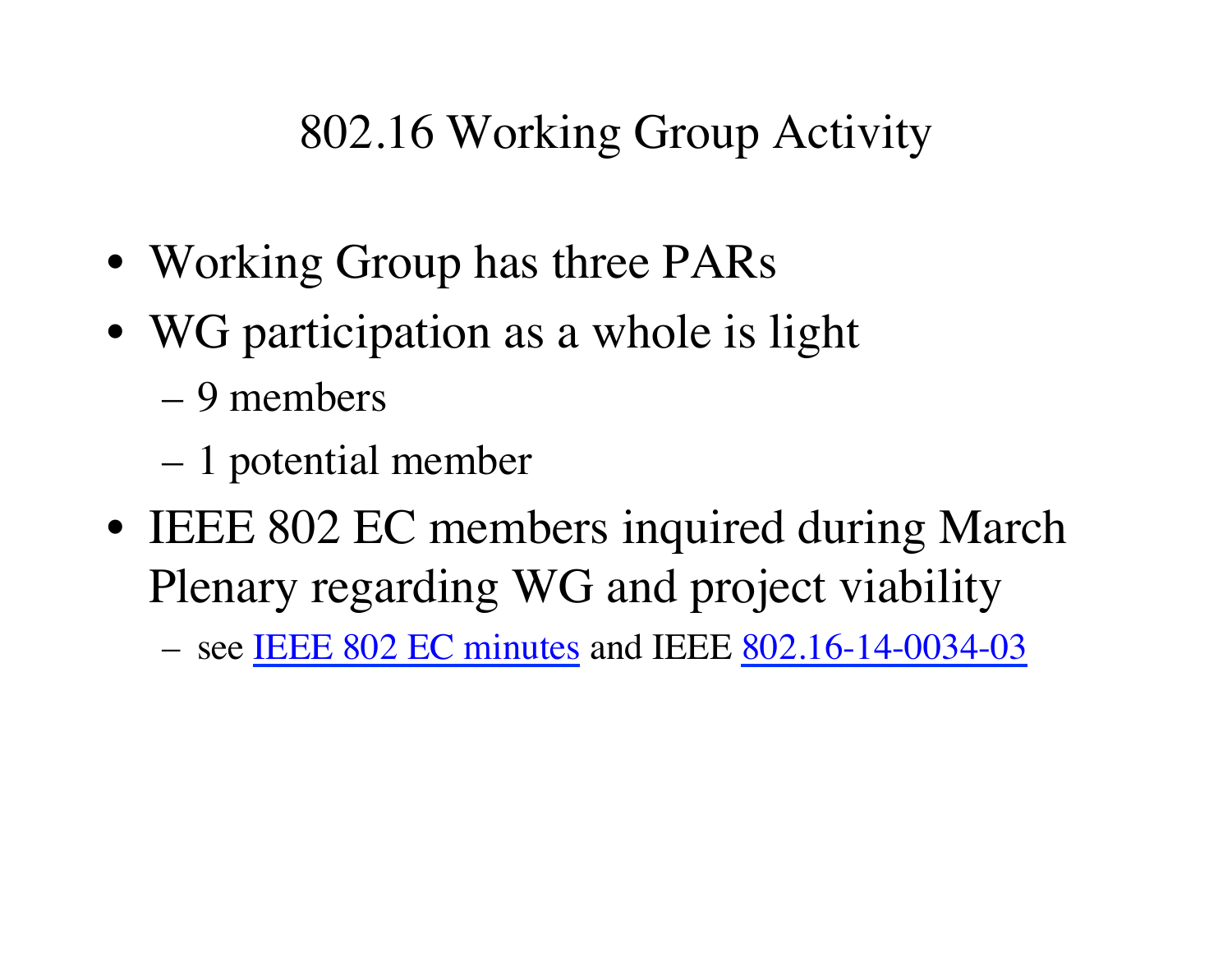## More Stringent IEEE 802 Review

- Nov 2014 revision of IEEE 802 LMSC Operations Manual on criteria for standards development (CSD) ["Five Criteria"]:
	- The CSD statement shall be reviewed and approved by the WG and the Sponsor as part of the approval process for the following:
		- Forwarding the PAR to NesCom
		- As part of the WG ballot to assure the draft is consistent with the 5C
		- Forwarding the draft to Sponsor ballot
		- Forwarding the draft to RevCom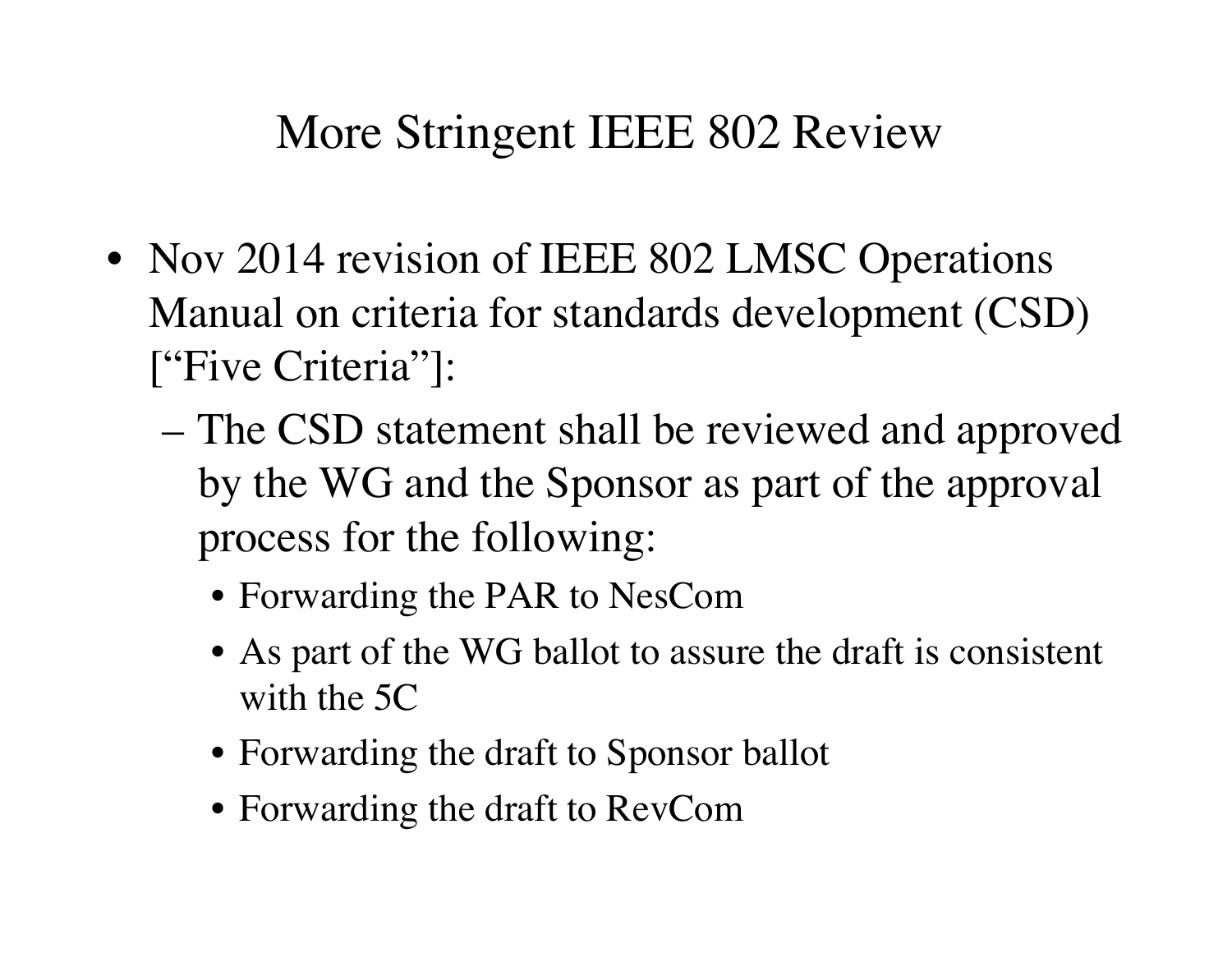## Project Relocation

- Maintaining a Working Group requires overhead.
- For social and organizational reasons, participants may be more likely to engage in projects within their primary Working Group.
- It is feasible that existing 802.16 projects could attract broader participation if relocated to other, more active 802 Working Groups.
- Such feasibility is enhanced if the project could take advantage of synergy with other activities within the new Working Group home.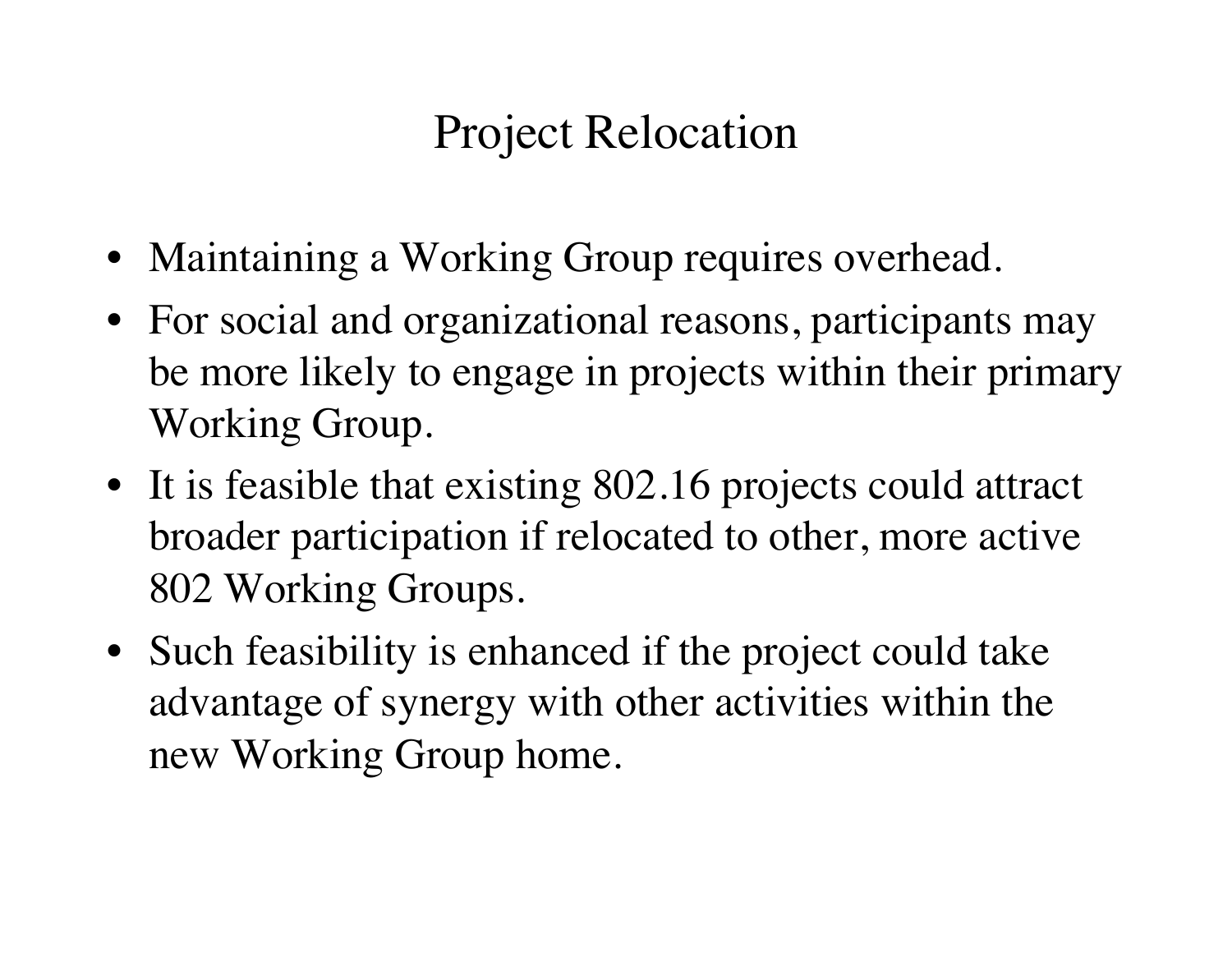## IEEE Std 802.16 Amendment Projects

- P802.16q: multi-tier (small-cells, etc.)
	- PAR: August 2012 (expires Dec 2016)
	- Good progress; draft in WG Letter Ballot
- P802.16r: small-cell backhaul
	- PAR: Dec 2012 (expires Dec 2016)
	- incomplete Architecture and Requirements Document
	- interest mainly in Ethernet backhaul and SDN aspects
- Projects and base standard should not be renamed or renumbered.
- If projects are moved, then ongoing maintenance of the base standard should be moved together with projects.
- IEEE Std 802.16 is being used in specialized smart grid and utility applications that may be synergistic with, for example, 802.15 Working Group activities.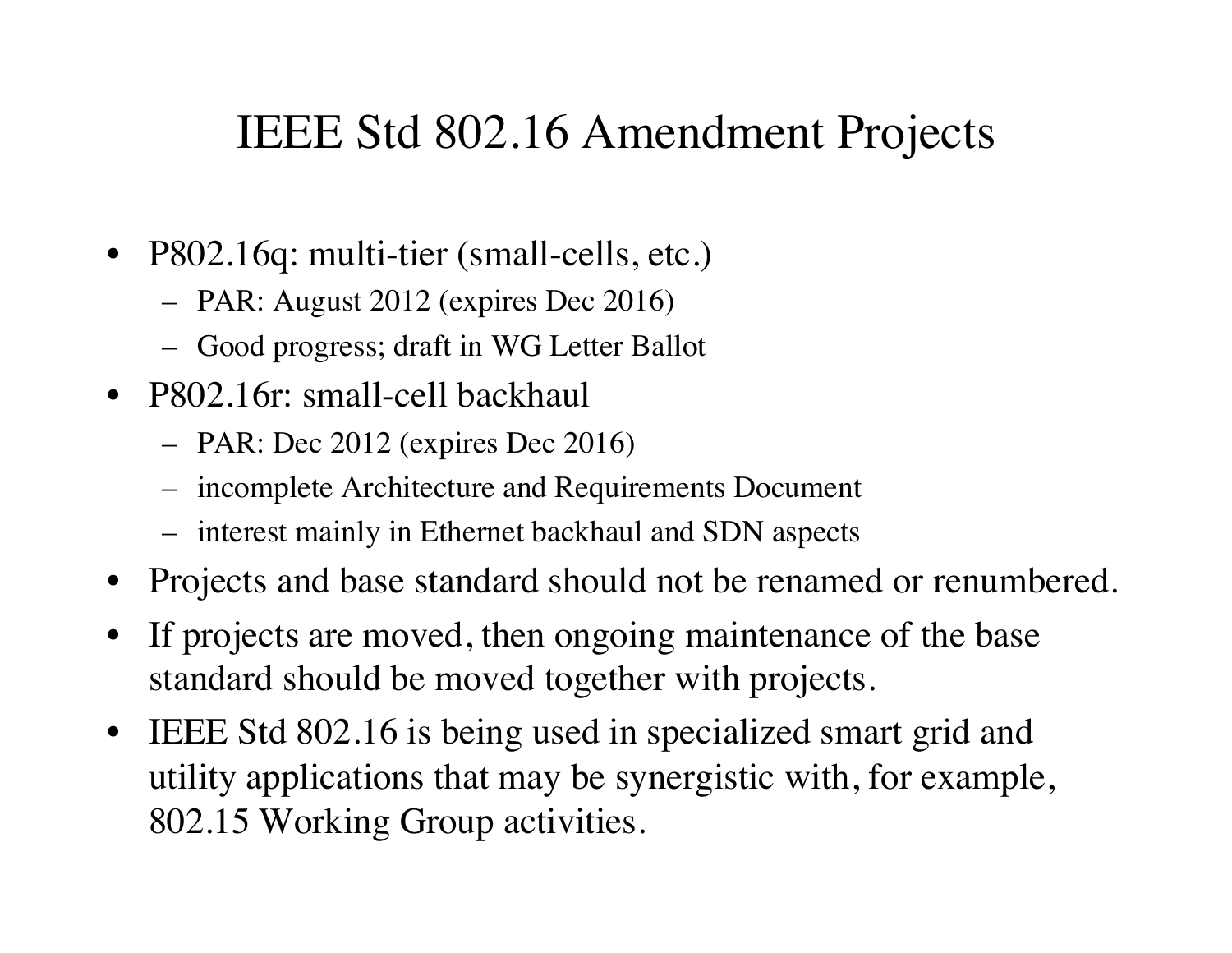## Standalone Project

- P802.16.3: Mobile Broadband Network Performance Measurements
	- PAR: August 2012 (expires Dec 2016)
	- Good progress; solid Architecture and Requirements Document
	- not directed at 802.16 air interface; could be easily relocated to a different IEEE 802 Working Group
	- could be renumbered without serious implications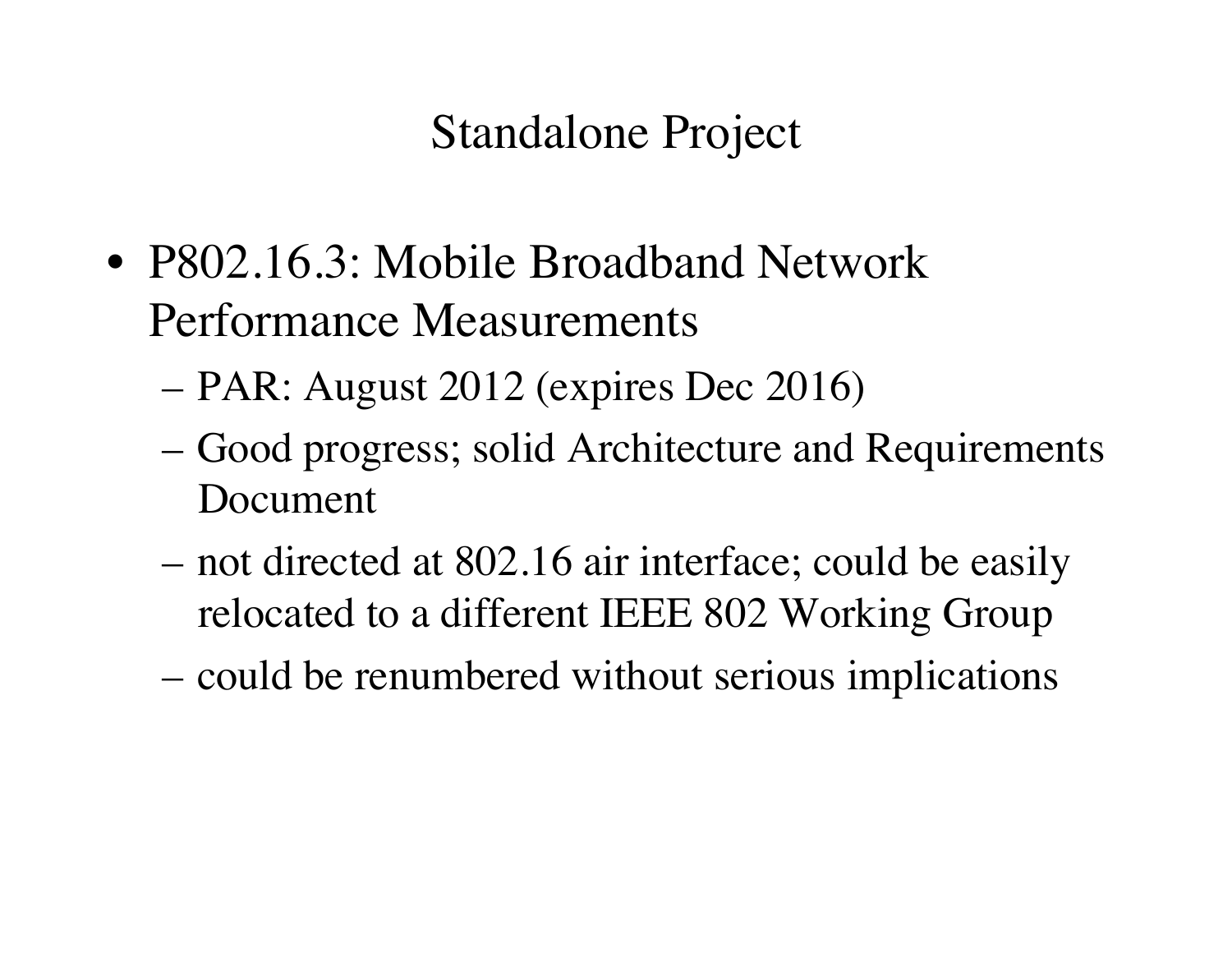## Possible Project Relocation

- Consider opportunities to move projects into other 802 WGs.
- Invite other WGs to consider interest in IEEE 802.16 standards and projects.
- Change of WG assignment would require a PAR change, because PAR specifies WG.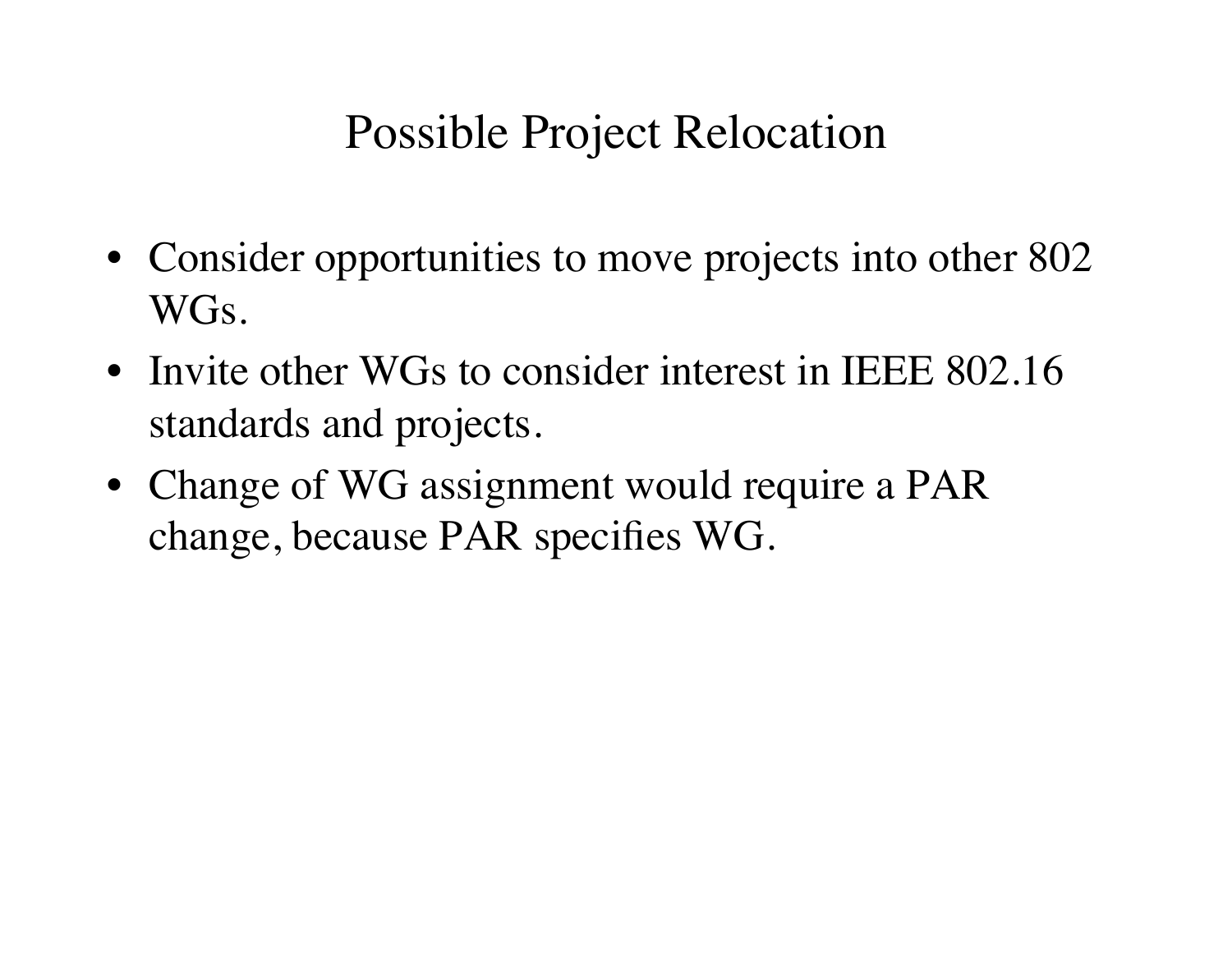# Details

- Could be considered as
	- merger of WGs
	- transfer of projects
	- joint development plan
- IEEE 802.16 members could become members of new WG.
- IEEE 802.16 WG could remain responsible for some base standards (e.g. IEEE Std 802.16.1)

– in that case, hibernation might be appropriate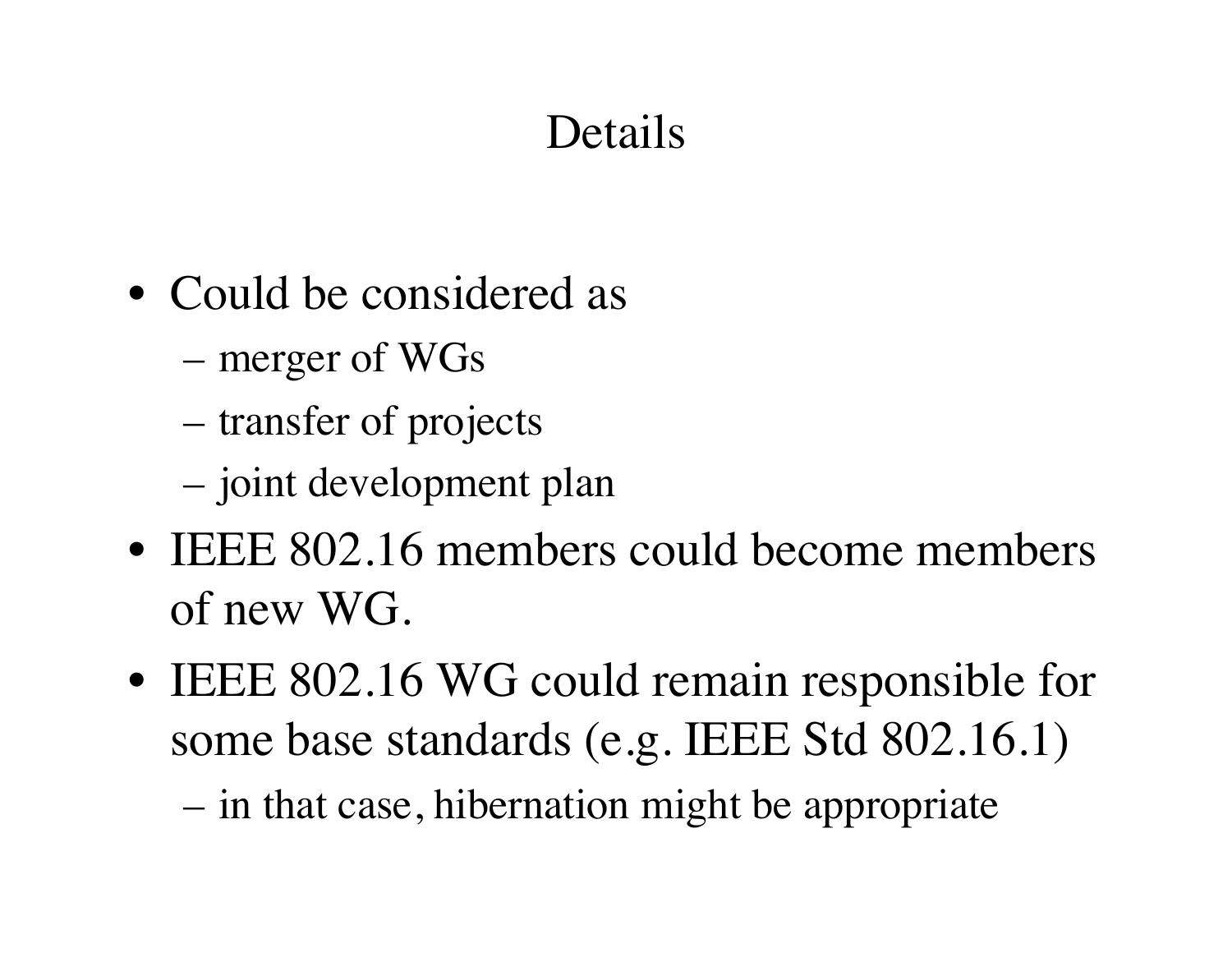# Suggestions

- 802.16 WG should solicit interest from other WGs in current base standards and projects
- 802.16 WG should solicit suggestions regarding practicality and advisability of various approaches
- If nothing changes and the projects remain within 802.16, their development should continue as long as participants continue to advance the work
	- additional participation from other WGs participants, and from those outside the current 802 community, should be encouraged
- Any plan should be based on 802 EC coordination and consensus prior to formal decision.